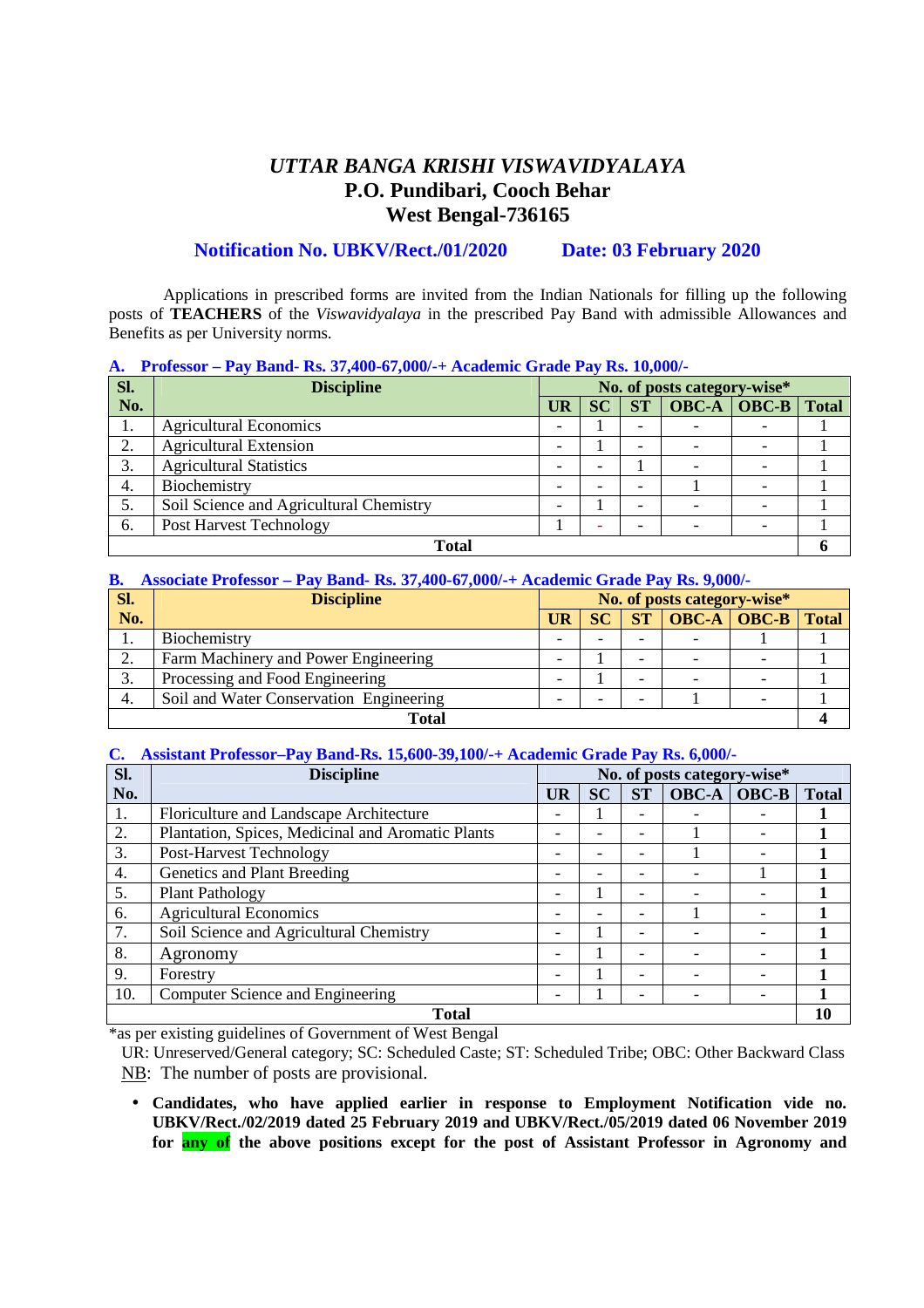**Forestry, need not apply again. However, Candidates willing to upgrade their qualification and experience over their previous application need to apply afresh. Such candidates need not pay the application fee again, if they are applying for the same post. Details of payment made earlier should be entered at the given space in the application form.** 

| Maximum Age limit: As on 01 January 2020 |                            |                            |  |  |  |
|------------------------------------------|----------------------------|----------------------------|--|--|--|
| <b>Professor</b>                         | <b>Associate Professor</b> | <b>Assistant Professor</b> |  |  |  |
| 55 years or less                         | 45 years or less           | 37 years or less           |  |  |  |

• *Minimum age of any candidate has to be at least 21 years (as on 01 January 2020)* 

• *Relaxation in maximum age of 5 years for SC/ST and 3 years for OBC candidates shall be admissible.* 

### **A. PROFESSOR:**

### **Essential Qualifications:**

- $(i)$  A 1<sup>st</sup> or high 2<sup>nd</sup> class Master Degree in the subject or discipline following a Bachelor Degree in Agriculture or Horticulture or Technology / Engineering / Agricultural Engineering depending on the post.
- (ii) An eminent scholar with Ph.D. qualification/Doctoral Degree in the concerned/ allied / relevant discipline and published work of high quality, actively engaged in teaching and/or research and/or extension education with evidence of published work with a minimum of 10 (ten) publications as books and/or research / policy papers.
- (iii) A minimum of 10 years of teaching experience and/or experience in research and/or experience in Extension Education in the relevant field of specialization in a University/College or National Level Institutions /industries, including experience of having guided doctoral students.
- (iv) A minimum score as stipulated in the Academic Performance Indicator (API) based on Performance Based Appraisal System (PBAS), set out in Appendix III Table II(B) of UGC Regulations 2016.

**Desirable qualifications:** 

(i) Contribution to educational innovation, design of new curricula and courses, and technologymediated teaching learning process.

# **B. ASSOCIATE PROFESSOR:**

# **Essential Qualifications:**

- (i) A  $1<sup>st</sup>$  or high  $2<sup>nd</sup>$  class Master Degree in the subject or discipline following a Bachelor Degree in Agriculture or Horticulture or Technology/ Engineering/ Agricultural Engineering depending on the post.
- (ii) A Ph.D. degree in the concerned / relevant discipline.
- (iii) A minimum of 8 (eight) years' experience of teaching and / or research and/ or extension education in an academic/research position equivalent to that of Assistant Professor in a University /College or National Research Institute / industry with evidence of published work and a minimum of 5 (five) publications as books and/or research/policy papers.
- (iv) A minimum score as stipulated in the Academic Performance Indicators (API) based on Performance Based Appraisal System (PBAS), set out the in Appendix III Table II(B) of UGC Regulations 2016.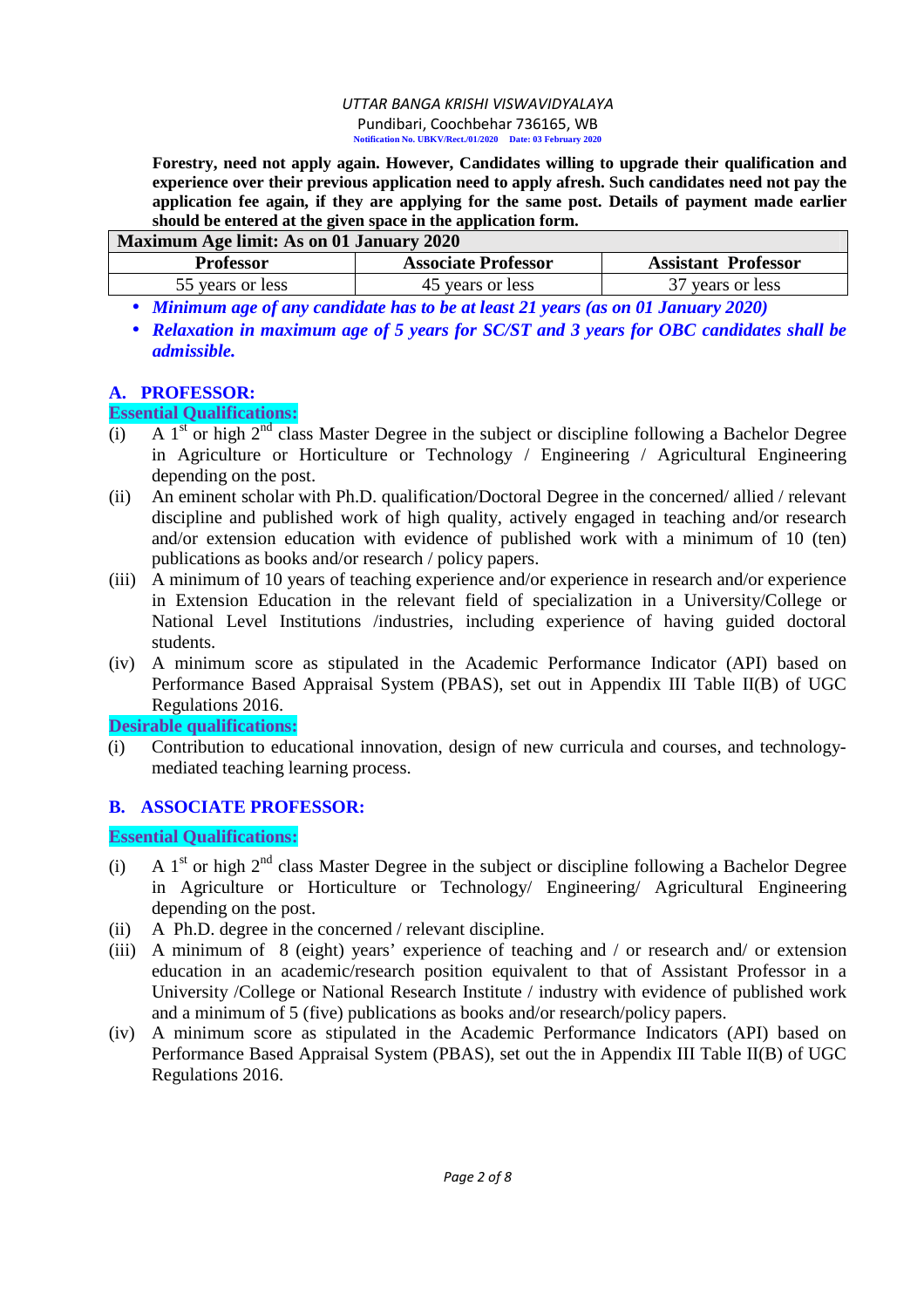### **Desirable Qualifications:**

(i) Contribution to educational innovation, design of new curricula and courses and technologymediated teaching learning process with evidence of having guided students at Master and/or Ph.D. level.

### **C. ASSISTANT PROFESSOR:**

### **Essential qualifications:**

- (i) A  $1<sup>st</sup>$  or high  $2<sup>nd</sup>$  class Master Degree in the subject or discipline following a Bachelor Degree in Agriculture or Horticulture or Technology/ Engineering/ Agricultural Engineering depending on the post.
- (ii) Besides fulfilling the above qualifications, the candidate should have cleared the National Eligibility Test (NET) conducted by the UGC, CSIR, ICAR or similar test accredited by the UGC like SLET/SET; the certificate thereby submitted has to be a valid one.
- (iii) Candidates who are awarded a Ph.D. degree through a process of admission, registration, course work and external evaluation as laid down in the UGC Regulations, 2009 (Minimum Standards and Procedures for award of M. Phil /Ph.D. Degree) and so adopted by the University, shall be exempted from NET/SLET/SET.
- (iv) NET/SLET/SET shall not be required for such Master Programmes in disciplines for which NET/SLET/SET is not conducted.

### **RELAXATION OF MARKS AND EXEMPTION OF NET/SLET/SET**

- **1) Relaxation of Marks for Direct Recruitment of Assistant Professor, Associate Professor and Professor:** 
	- (i) A relaxation of 5% marks may be provided at the Graduate and Masters level for the Scheduled Castes / Scheduled Tribes / Differently-abled (physically and visually differently-abled) / Other Backward Classes (non-creamy layer) categories for the purpose of eligibility and for assessing good academic records during direct recruitment to teaching positions.
	- (ii) The minimum qualifying marks is relaxable by 5% at the Masters level for candidates with Ph.D. Degree and who have obtained their Master degree prior to 19 September 1991.
	- (iii) The eligibility marks (or an equivalent grade in a point scale wherever grading system is followed) and the relaxation of 5% of marks to the categories mentioned above are permissible, based on only the qualifying marks without including any grace mark procedures.
	- (iv) All the essential qualifications must have been obtained from a recognized University/ Institute. By a recognized University / Institute is meant a University / Institute affiliated to UGC / other statutory apex bodies or recognized by the State or Central Government as a centre of higher learning. In case of a foreign University, the Degree concerned should be recognized as equivalent to its Indian counterpart by the Association of Indian Universities.

### **2) NET/SLET/SET Exemption for the Post of Assistant Professor:**

(i) The candidates who have been awarded Ph.D. Degree in the same or in a relevant subject in accordance with the University Grants Commission (Minimum Standards and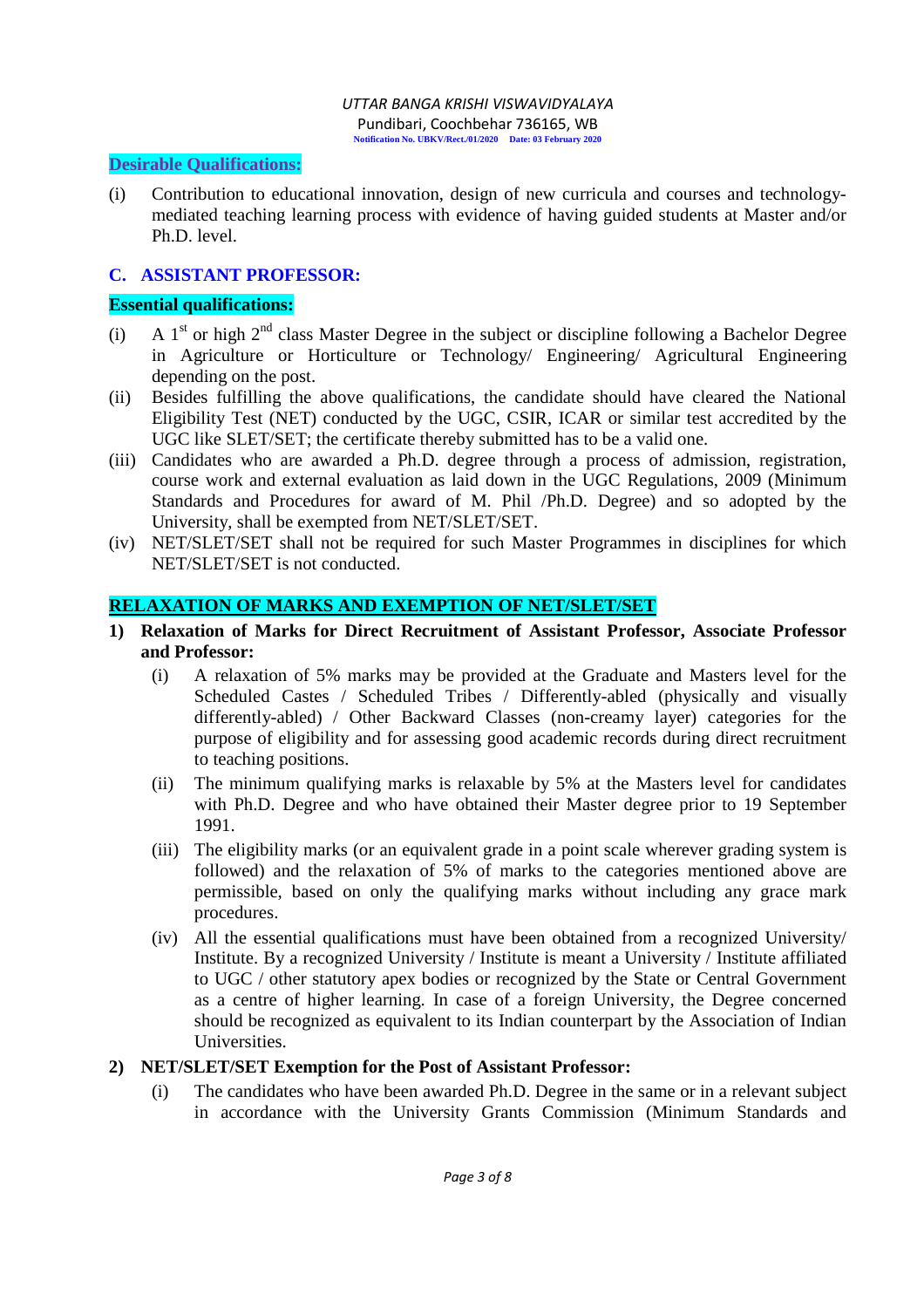Procedure for award of Ph.D. Degree) Regulations, 2009 are exempted from qualifying in the Eligibility Test (viz., NET/SLET/SET).

- (ii) Candidates registered for Ph.D. programme prior to 11 July 2009 shall be exempted from qualifying in the Eligibility Test (NET/SLET/SET) as described hereinafter
- (iii) The award of Degree to candidates registered for the Ph.D. programme prior to 11 July 2009, shall be governed by the provisions of the then existing Ordinances/ Bye laws/ Regulations of the institutions awarding the Degree in the same or relevant subject shall be exempted from the requirement of NET/SLET/SET subject to fulfillment of the following conditions:
	- a) Ph.D. degree of the candidate awarded in regular mode only;
	- b) Evaluation of the Ph.D. thesis by at least two external examiners:
	- c) Open Ph.D. viva voce of the candidate had been conducted;
	- d) Candidate has published two research papers from his/her Ph.D. work, out of which at least one must be in a refereed journal;
	- e) Candidate has made at least two presentations in conferences/seminars, based on his/her Ph.D. work.
	- f) (a) to (e) as above are to be certified by the Vice-Chancellor/Pro-Vice-Chancellor /Dean (Academic Affairs)/Dean (University instructions).
- (iv) NET/SLET/SET shall also not be required for such Masters Programmes in disciplines for which NET/SLET/SET is not conducted.

| Sl. No.          | <b>Discipline</b>                          | <b>Specialization required</b>                                                                                                                                                                                                                                                                                                                                                                |
|------------------|--------------------------------------------|-----------------------------------------------------------------------------------------------------------------------------------------------------------------------------------------------------------------------------------------------------------------------------------------------------------------------------------------------------------------------------------------------|
| 1.               | Agricultural<br>Economics                  | Master degree in the subject/ discipline following a four-year<br>Bachelor degree in Agriculture / Horticulture or equivalent degree or<br>specialization following a four-year Bachelor degree in Agriculture /<br>Horticulture. The equivalence of the degree/ specialization will be<br>judged by the Screening Committee, which will be final.                                            |
| 2.               | Agricultural<br>Extension                  | Master degree in the subject/ discipline following a four-year<br>Bachelor degree in Agriculture / Horticulture or equivalent degree or<br>specialization following a four-year Bachelor degree in Agriculture /<br>Horticulture. The equivalence of the degree/ specialization will be<br>judged by the Screening Committee, which will be final.                                            |
| 3.               | Agricultural<br><b>Statistics</b>          | Master degree in Agricultural Statistics / Computer Application/<br>Bioinformatics following a four-year Bachelor degree in Agriculture /<br>Horticulture or equivalent degree or specialization following a four-<br>year Bachelor degree in Agriculture / Horticulture. The equivalence of<br>the degree/ specialization will be judged by the Screening Committee,<br>which will be final. |
| $\overline{4}$ . | Biochemistry                               | Master degree in Biochemistry / Agricultural Biochemistry following a<br>four-year Bachelor degree in Agriculture / Horticulture or equivalent<br>degree or specialization following a four-year Bachelor degree in<br>Agriculture / Horticulture. The equivalence of the degree/ specialization<br>will be judged by the Screening Committee, which will be final.                           |
| 5.               | Farm Machinery<br>and Power<br>Engineering | Master degree in Farm Machinery and Power Engineering / Renewable<br>Energy Engineering or equivalent degree or specialization following a<br>four-year Bachelor degree in Agricultural Engineering/Agricultural and                                                                                                                                                                          |

# **DISCPLINE-WISE SPECIALIZATION REQUIRED:**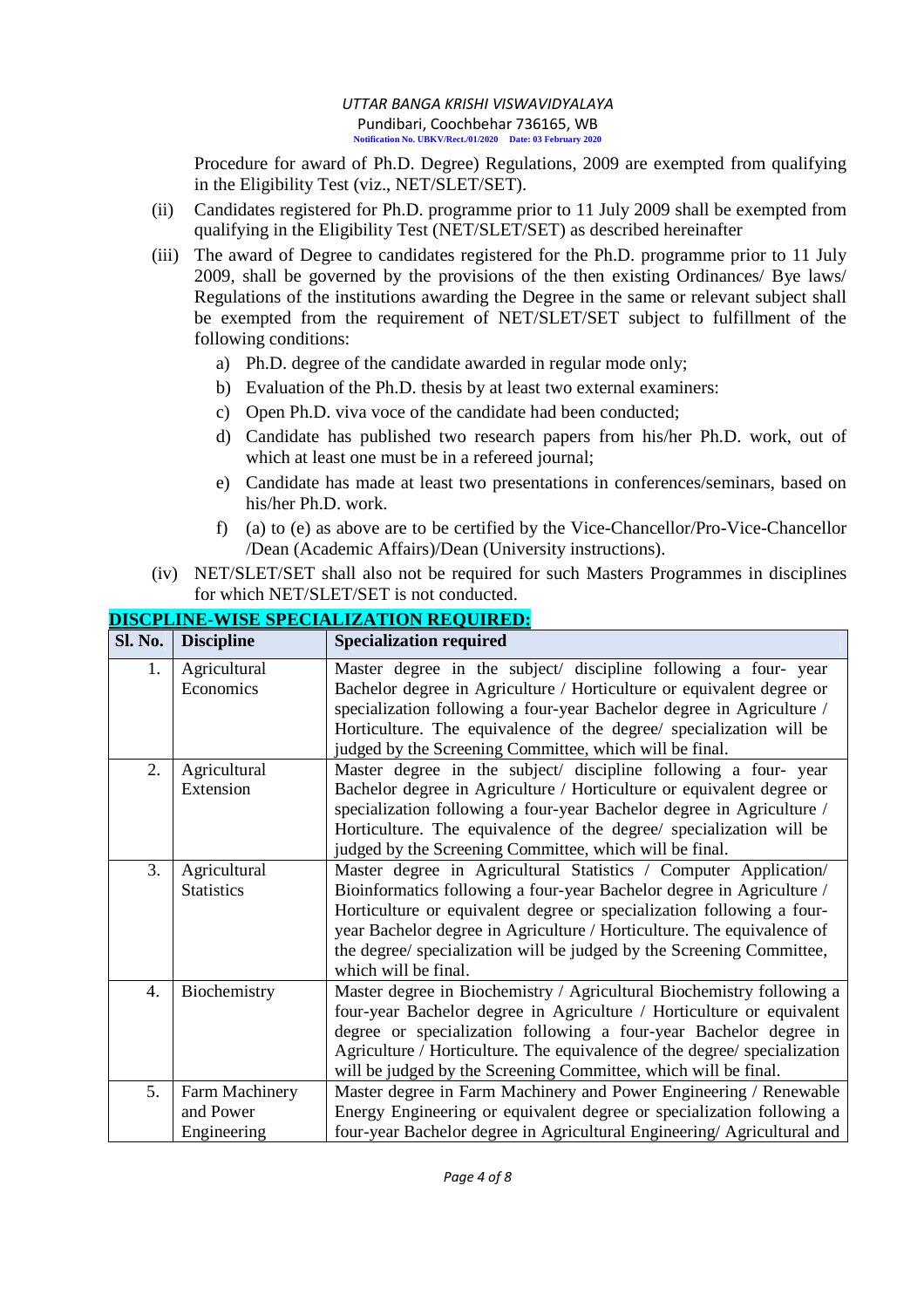| <b>Sl. No.</b> | <b>Discipline</b>                                                            | <b>Specialization required</b>                                                                                                                                                                                                                                                                                                                                                                                                                                                                                                                                                                                                                                                                    |
|----------------|------------------------------------------------------------------------------|---------------------------------------------------------------------------------------------------------------------------------------------------------------------------------------------------------------------------------------------------------------------------------------------------------------------------------------------------------------------------------------------------------------------------------------------------------------------------------------------------------------------------------------------------------------------------------------------------------------------------------------------------------------------------------------------------|
|                |                                                                              | Food Engineering. The equivalence of the degree/ specialization will be<br>judged by the Screening Committee, which will be final.                                                                                                                                                                                                                                                                                                                                                                                                                                                                                                                                                                |
| 6.             | Processing and<br>Food Engineering                                           | Master degree in Agricultural Processing and Food Processing/Food<br>and Agricultural Process Engineering / Dairy and Food Engineering /<br>Food and Dairy Engineering / Processing and Food Engineering /<br>Post Harvest Technology / Post Harvest Engineering / Post Harvest<br>Process and Food Engineering following B.Tech./B.E. in Agril.<br>Engineering following a four-year bachelor degree in Agricultural<br>Engineering/ Agricultural and Food Engineering. The equivalence of<br>the degree/ specialization will be judged by the Screening Committee,<br>which will be final.                                                                                                      |
| 7.             | Floriculture and<br>Landscape<br>Architecture                                | Master degree in Floriculture/ Floriculture & Landscaping / Floriculture<br>& Landscape Architecture / Floriculture, Medicinal and Aromatic Plants<br>/ Horticulture with specialization / research experience in Flower Crops<br>following a four-year Bachelor degree in Agriculture / Horticulture or<br>equivalent degree or specialization following a four-year Bachelor<br>degree in Agriculture / Horticulture. The equivalence of the degree/<br>specialization will be judged by the Screening Committee, which will<br>be final.                                                                                                                                                       |
| 8.             | Genetics and Plant<br><b>Breeding</b>                                        | Master degree in Genetics/ Plant Breeding/ Genetics & Plant Breeding<br>following a four-year Bachelor degree in Agriculture / Horticulture or<br>equivalent degree or specialization following a four-year Bachelor<br>degree in Agriculture / Horticulture. The equivalence of the degree/<br>specialization will be judged by the Screening Committee, which will<br>be final.                                                                                                                                                                                                                                                                                                                 |
| 9.             | <b>Plant Pathology</b>                                                       | Master degree in Plant Pathology with specialization / research<br>experience in Plant Virology / Plant Bacteriology following a four-year<br>Bachelor degree in Agriculture / Horticulture or equivalent degree or<br>specialization following a four-year Bachelor degree in Agriculture /<br>Horticulture. The equivalence of the degree/ specialization will be<br>judged by the Screening Committee, which will be final.                                                                                                                                                                                                                                                                    |
| 10.            | Plantation, Spices,<br>Medicinal and<br><b>Aromatic Plants-</b><br>Professor | Master degree in Plantation Crops / Plantation and Spice Crops /<br>Floriculture, Medicinal and Aromatic Plants / Plantation, Spices, Medicinal<br>and Aromatic Plants / Tea Science and Technology / Vegetable and Spice<br>Crops/ Horticulture or equivalent degree with specialization / research<br>experience in Plantation Crops / Spice Crops / Medicinal and Aromatic<br>Plants following a four-year Bachelor degree in Agriculture / Horticulture<br>or equivalent degree or specialization following a four-year Bachelor<br>degree in Agriculture / Horticulture. The equivalence of the degree/<br>specialization will be judged by the Screening Committee, which will be<br>final. |
| 11.            | Post-Harvest<br>Technology                                                   | Master degree in Post-Harvest Technology / Pomology and Post-Harvest<br>Technology / Horticulture / Food Science / Food Technology / Food<br>Science and Technology / Processing and Food Engineering / Agricultural<br>Process Engineering / Post-Harvest Engineering / Post-Harvest Process and<br>Food Engineering with specialization / research experience in Post Harvest<br>Management and/or Processing of Horticultural Crops following a four-<br>year Bachelor degree in Agriculture / Horticulture or equivalent degree or                                                                                                                                                            |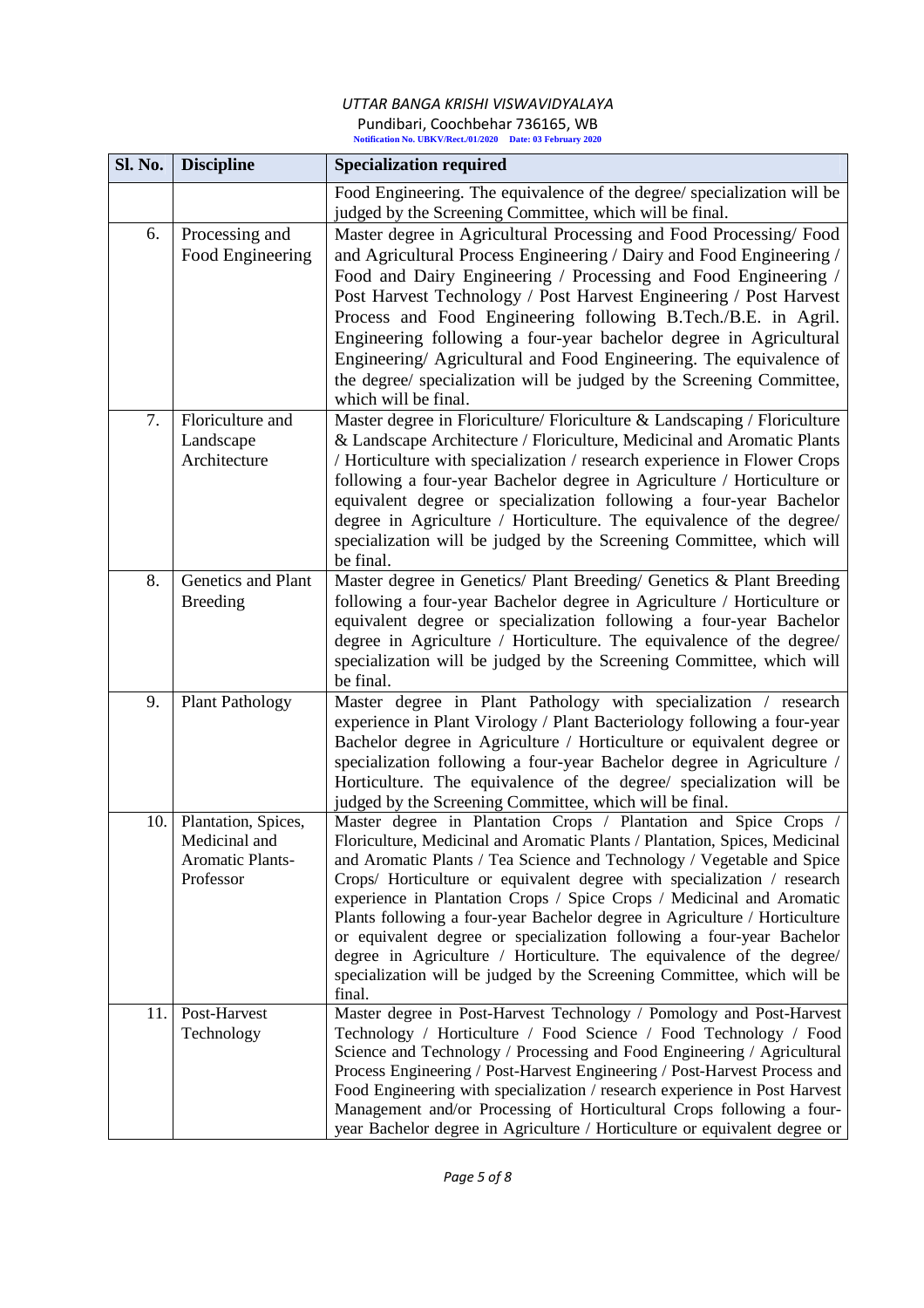| Sl. No. | <b>Discipline</b>                             | <b>Specialization required</b>                                                                                                                                                                                                                                                                                                                                                                       |
|---------|-----------------------------------------------|------------------------------------------------------------------------------------------------------------------------------------------------------------------------------------------------------------------------------------------------------------------------------------------------------------------------------------------------------------------------------------------------------|
|         |                                               | specialization following a four-year Bachelor degree in Agriculture /<br>Horticulture or B.E. / B. Tech. in Agricultural Engineering / Agricultural<br>and Food Engineering / Food Technology or equivalent degree. The<br>equivalence of the degree/ specialization will be judged by the Screening<br>Committee, which will be final.                                                              |
| 12.     | Soil and Water<br>Conservation<br>Engineering | Master degree in Soil and Water Conservation Engineering/Irrigation and<br>Drainage Engineering / Water Resources Engineering or equivalent degree<br>or specialization following a four-year Bachelor degree in Agricultural<br>Engineering/ Agricultural and Food Engineering. The equivalence of the<br>degree/ specialization will be judged by the Screening Committee, which<br>will be final. |
| 13.     | Soil Science and<br>Agricultural<br>Chemistry | Master degree in Soil Science and Agricultural Chemistry / Soil Science<br>following a four-year Bachelor Degree in Agriculture/ Horticulture or<br>equivalent degree or specialization following a four-year Bachelor degree<br>in Agriculture / Horticulture. The equivalence of the degree/ specialization<br>will be judged by the Screening Committee, which will be final.                     |
| 14.     | Agronomy                                      | Master degree in the subject/ discipline following a four-year Bachelor<br>degree in a Agriculture.                                                                                                                                                                                                                                                                                                  |
| 15.     | Forestry                                      | Forestry/Agroforestry/Agronomy at Master's level following a B.Sc.<br>(Forestry)/ B.Sc. (Ag.)/ B.Sc. (Hort.) at Graduation level.                                                                                                                                                                                                                                                                    |
| 16.     | <b>Computer Science</b><br>and Engineering    | Master degree in Computer Science and Engineering/ Technology or<br>equivalent degree or specialization following a four-year Bachelor<br>degree in Computer Science and Engineering/ Technology. The<br>equivalence of the degree/ specialization will be judged by the<br>Screening Committee, which will be final.                                                                                |

Advance increments up to five in number may be allowed for exceptionally qualified and/or experienced candidates. The University has a provision of Career Advancement Scheme for its Teachers as are approved by the State Govt. from time to time. The candidates shall be required to serve anywhere within the jurisdiction of the University.

Interested candidates are required to apply in the prescribed form available in the University website www.ubkv.ac.in with a non-refundable application fee of Rs. 1000/- (or US\$ 100 *for candidates applying from abroad*) for candidates of categories Unreserved (UR) / OBC-A / OBC-B AND Rs. 500/- (or US\$ 50 *for candidates applying from abroad*) for candidates of categories SC / ST to be paid electronically / online or through demand draft of any Nationalised Bank with name, address, post applied for and mobile number of the candidate hand-written tidily on the reverse side of the demand draft / electronic / online transaction receipt / proof of electronic / online payment.

Separate non-refundable application fee has to be paid for each and every post applied for.

Payment may be made by demand draft in favour of "**UTTAR BANGA KRISHI VISWAVIDYALAYA" or** electronically through ''NEFT" / "SWIFT" **(Name of account holder: UTTAR BANGA KRISHI VISWAVIDYALAYA; Name of bank: State Bank of India; Branch address: Sagardighi square, Cooch Behar 736101 (WB); Account no. 11323855619; IFSC code: SBIN0000058; SWIFT code: SBININBB335)**.

**Candidates, who have applied earlier in response to our advertisement vide no. UBKV/Rect./02/2019 dated 25 February 2019 and UBKV/Rect./05/2019 dated 06 November 2019 except for the post of Assistant Professor in Agronomy, Forestry and Computer Science and Engineering, need not apply further; however, they may upgrade their qualification and experience, if any.**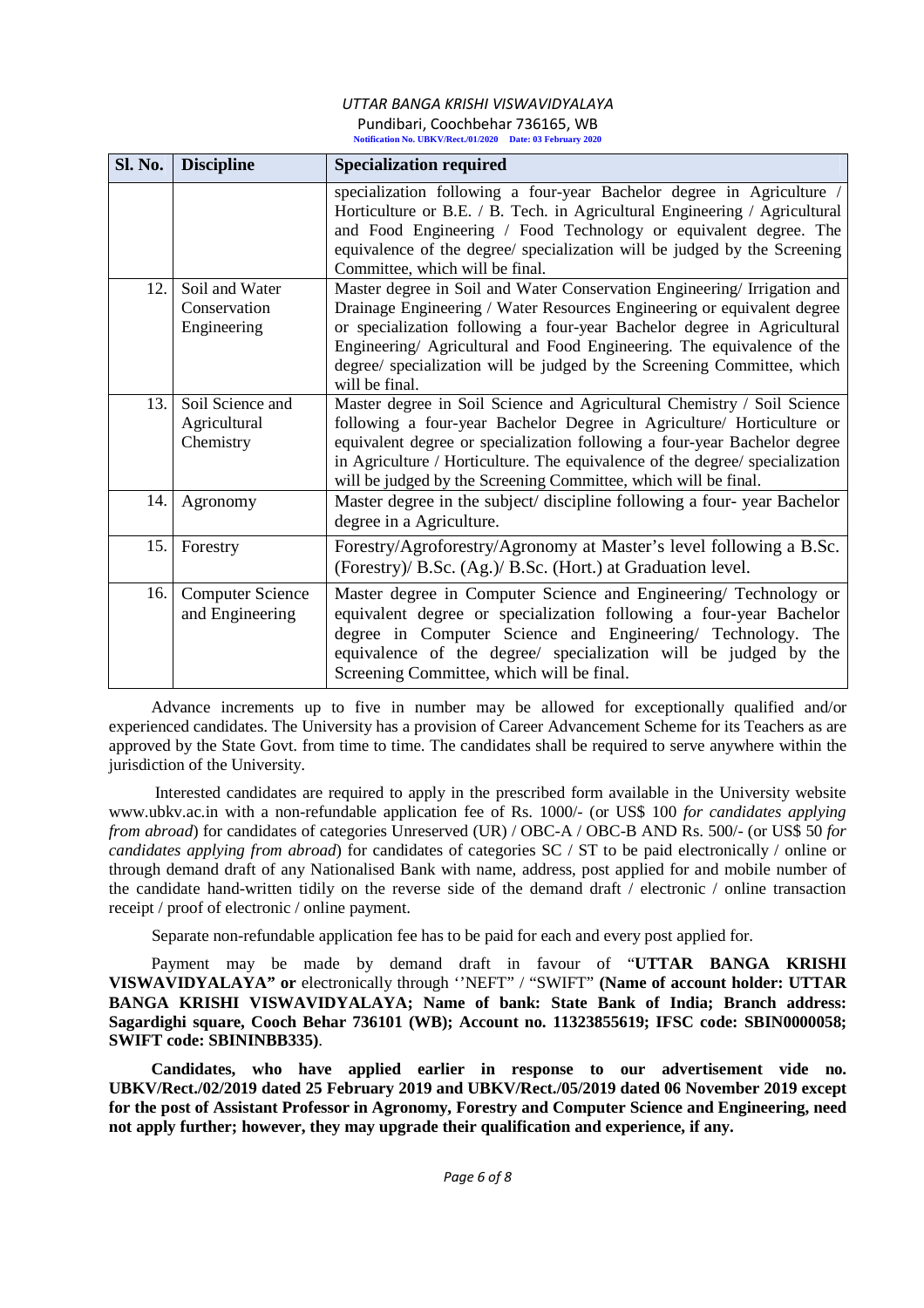Applications received without demand draft / electronic / online transaction receipt / proof of electronic / online payment shall be summarily rejected without making any correspondence.

The University reserves the right not to fill up any post and/or to alter or modify any condition at any stage without adducing any reason thereof. The number of posts may increase or decrease.

**The filled-in application forms, complete in all respect (super scribed as "Application Form for the post of ..............., Category............" with full address of the candidate on the left side of the envelop) shall have to reach the office of The Registrar (Recruitment Section), Uttar Banga Krishi Viswavidyalaya, P.O. Pundibari, Dist. Cooch Behar, Pin-736165, West Bengal within 05 March 2020 (Thursday)**.

Employed person shall apply through proper channel. In case of anticipatory delay they shall send an **ADVANCE COPY** (clearly mentioning 'ADVANCE COPY OF APPLICATION') with requisite fee (with original demand draft / electronic / online transaction receipt / proof of electronic / online payment of requisite fee) **within 05 March 2020 (Thursday).** The original copy of application, duly forwarded by the employer with the No Objection Certificate as per stipulated format "**Certificate of Verification by Employer"** as provided in the application form, has to mandatorily reach the office of **The Registrar (Recruitment Section), Uttar Banga Krishi Viswavidyalaya, P.O. Pundibari, Dist. Cooch Behar, Pin-736165, West Bengal** on or before the date of interview (if called for).

The *Uttar Banga Krishi Viswavidyalaya* shall NOT remain responsible for any postal delay and shall NOT enter in to any correspondence on the aspect.

No travelling allowance / daily allowance (T.A. /D.A.) shall be admissible for appearing in the interview. On the basis of records/ testimonials, selection may be done in absentia in case of internal candidates, if the candidate is abroad and unable to appear before the Selection Committee and formal approach is made to the University in that regard.

Selected candidate will be required to execute a bond on non-judicial stamp paper at the time of their joining stating that he/she will serve the University for at least two years.

The candidates should attach documents as specified in the application form. SC / ST / OBC-A / OBC-B candidates must attach self-attested copy of relevant certificate issued by the competent authority.

Incomplete applications and applications not accompanied with the prescribed fee (unless exempted) are liable to be rejected. No correspondence shall be entertained in this aspect.

Original documents in support of various claims should be produced at the time of interview.

A candidate must be in sound health. He/she must be prepared to undergo such medical examination and satisfy such medical authority as required.

*Uttar Banga Krishi Viswavidyalaya* is a Govt. of West Bengal funded University. The grant of leave, pay, advance, traveling and other allowances, and other service conditions of the teachers of the University are regulated in accordance with the relevant rules/ regulations/instructions of the *Uttar Banga Krishi Viswavidyalaya* / Govt. of WB from time to time.

The decision of the *Uttar Banga Krishi Viswavidyalaya* with regard to the eligibility or otherwise of any candidate based upon screening of the application and particulars/records submitted with the application by the candidate shall be final, and the University will not enter in to any correspondence in this regard with the ineligible candidates.

Canvassing in any manner shall lead to disqualification.

The candidates are advised to carefully go through the details relevant to the post applied for and fill up the application form carefully as it is considered for evaluation and scoring.